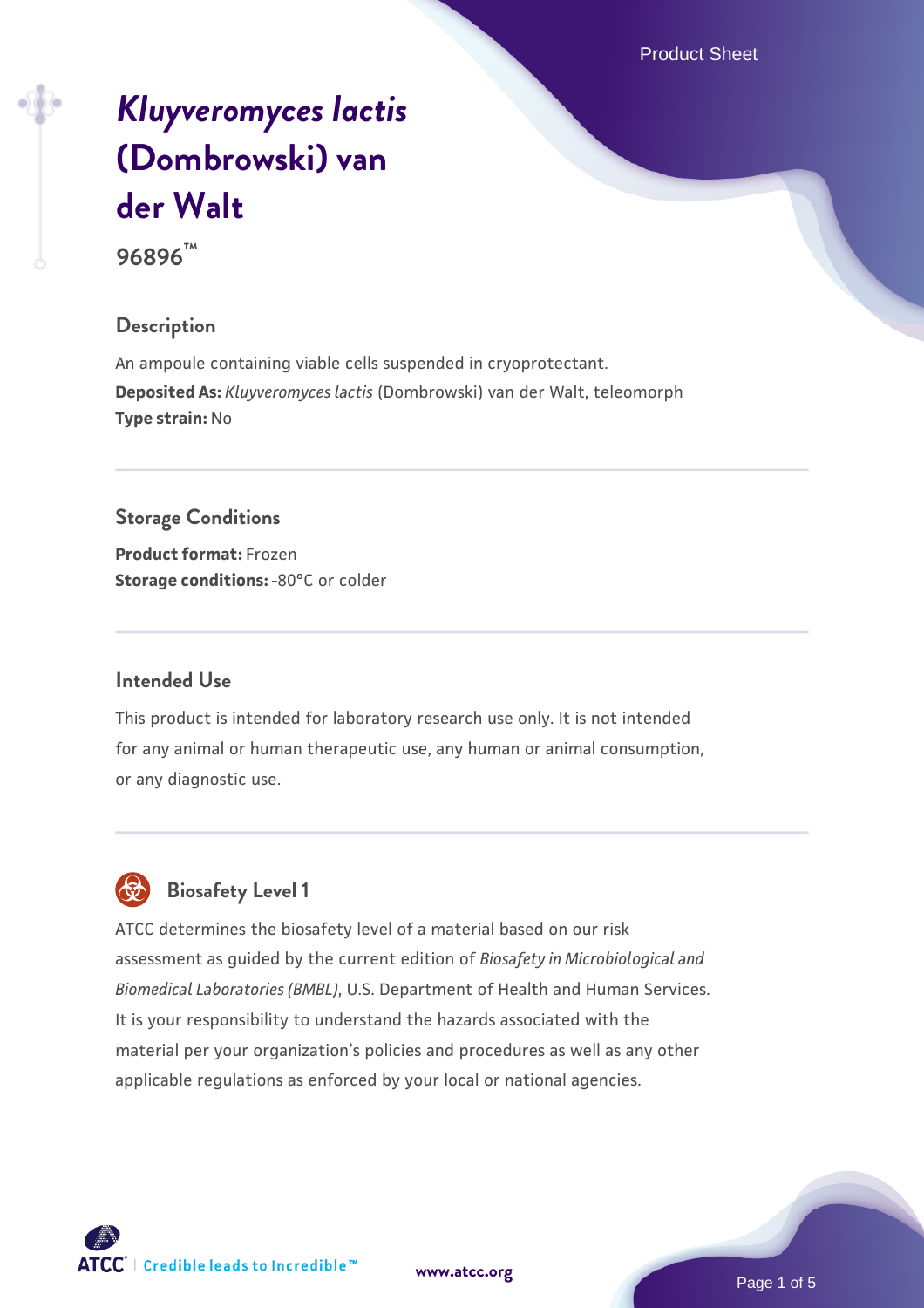ATCC highly recommends that appropriate personal protective equipment is always used when handling vials. For cultures that require storage in liquid nitrogen, it is important to note that some vials may leak when submersed in liquid nitrogen and will slowly fill with liquid nitrogen. Upon thawing, the conversion of the liquid nitrogen back to its gas phase may result in the vial exploding or blowing off its cap with dangerous force creating flying debris. Unless necessary, ATCC recommends that these cultures be stored in the vapor phase of liquid nitrogen rather than submersed in liquid nitrogen.

# **Certificate of Analysis**

For batch-specific test results, refer to the applicable certificate of analysis that can be found at www.atcc.org.

# **Growth Conditions**

**Medium:**  [ATCC Medium 28: Emmons' modification of Sabouraud's agar/broth](https://www.atcc.org/-/media/product-assets/documents/microbial-media-formulations/2/8/atcc-medium-28.pdf?rev=0da0c58cc2a343eeae735016b70809bb) **Temperature:** 26°C **Incubation:** Protocol: plus 0.07 mM Ca2+

# **Handling Procedures**

**Frozen ampoules** packed in dry ice should either be thawed immediately or stored in liquid nitrogen. If liquid nitrogen storage facilities are not available, frozen ampoules may be stored at or below -70°C for approximately one week. **Do not under any circumstance store frozen ampoules at refrigerator freezer temperatures (generally -20°C)**. Storage of frozen material at this





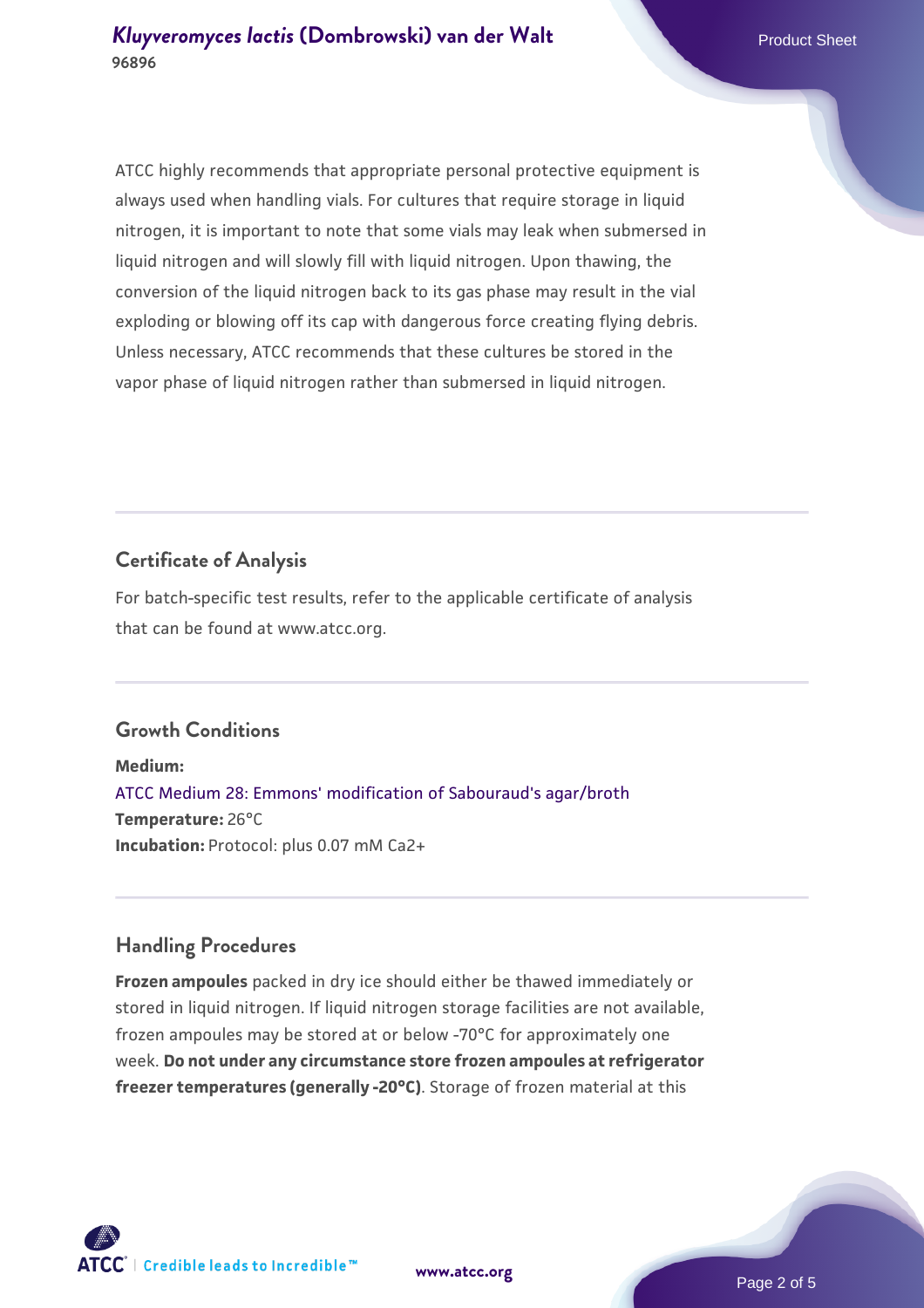## *[Kluyveromyces lactis](https://www.atcc.org/products/96896)* **[\(Dombrowski\) van der Walt](https://www.atcc.org/products/96896)** Product Sheet **96896**

temperature will result in the death of the culture.

- 1. To thaw a frozen ampoule, place in a **25°C to 30°C** water bath, until just thawed **(approximately 5 minutes)**. Immerse the ampoule just sufficient to cover the frozen material. Do not agitate the ampoule.
- 2. Immediately after thawing, wipe down ampoule with 70% ethanol and aseptically transfer at least 50 µL (or 2-3 agar cubes) of the content onto a plate or broth with medium recommended.
- 3. Incubate the inoculum/strain at the temperature and conditions recommended.
- 4. Inspect for growth of the inoculum/strain regularly for up to 4 weeks. The time necessary for significant growth will vary from strain to strain.

# **Material Citation**

If use of this material results in a scientific publication, please cite the material in the following manner: *Kluyveromyces lactis* (Dombrowski) van der Walt (ATCC 96896)

#### **References**

References and other information relating to this material are available at www.atcc.org.

#### **Warranty**

The product is provided 'AS IS' and the viability of ATCC® products is warranted for 30 days from the date of shipment, provided that the customer has stored and handled the product according to the information included on the product information sheet, website, and Certificate of Analysis. For living cultures, ATCC lists the media formulation and reagents that have been found to be effective for the product. While other



**[www.atcc.org](http://www.atcc.org)**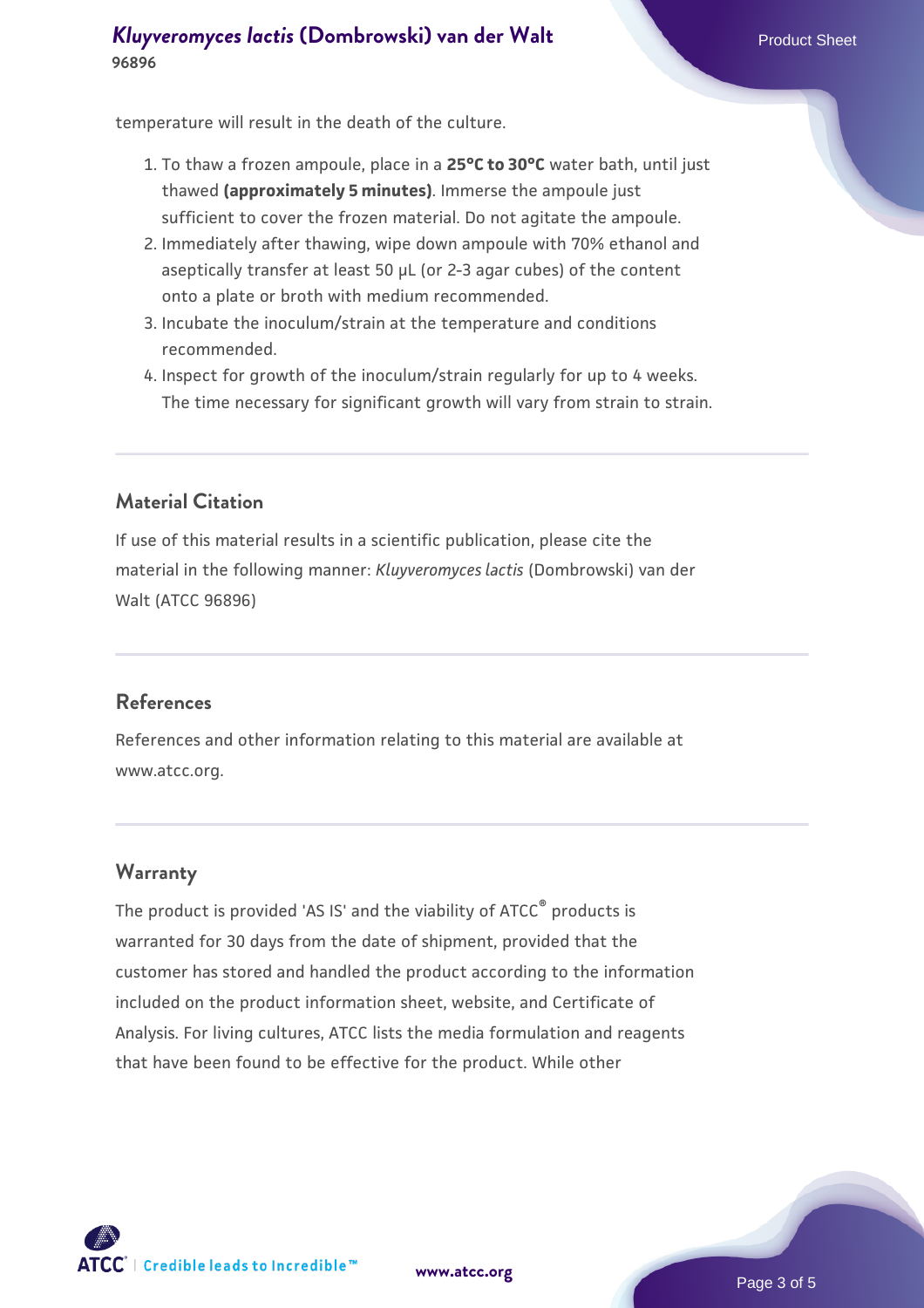# *[Kluyveromyces lactis](https://www.atcc.org/products/96896)* **[\(Dombrowski\) van der Walt](https://www.atcc.org/products/96896)** Product Sheet **96896**

unspecified media and reagents may also produce satisfactory results, a change in the ATCC and/or depositor-recommended protocols may affect the recovery, growth, and/or function of the product. If an alternative medium formulation or reagent is used, the ATCC warranty for viability is no longer valid. Except as expressly set forth herein, no other warranties of any kind are provided, express or implied, including, but not limited to, any implied warranties of merchantability, fitness for a particular purpose, manufacture according to cGMP standards, typicality, safety, accuracy, and/or noninfringement.

## **Disclaimers**

This product is intended for laboratory research use only. It is not intended for any animal or human therapeutic use, any human or animal consumption, or any diagnostic use. Any proposed commercial use is prohibited without a license from ATCC.

While ATCC uses reasonable efforts to include accurate and up-to-date information on this product sheet, ATCC makes no warranties or representations as to its accuracy. Citations from scientific literature and patents are provided for informational purposes only. ATCC does not warrant that such information has been confirmed to be accurate or complete and the customer bears the sole responsibility of confirming the accuracy and completeness of any such information.

This product is sent on the condition that the customer is responsible for and assumes all risk and responsibility in connection with the receipt, handling, storage, disposal, and use of the ATCC product including without limitation taking all appropriate safety and handling precautions to minimize health or environmental risk. As a condition of receiving the material, the customer agrees that any activity undertaken with the ATCC product and any progeny or modifications will be conducted in compliance with all applicable laws, regulations, and guidelines. This product is provided 'AS IS' with no representations or warranties whatsoever except as expressly set forth herein and in no event shall ATCC, its parents, subsidiaries, directors, officers,



**[www.atcc.org](http://www.atcc.org)**

Page 4 of 5